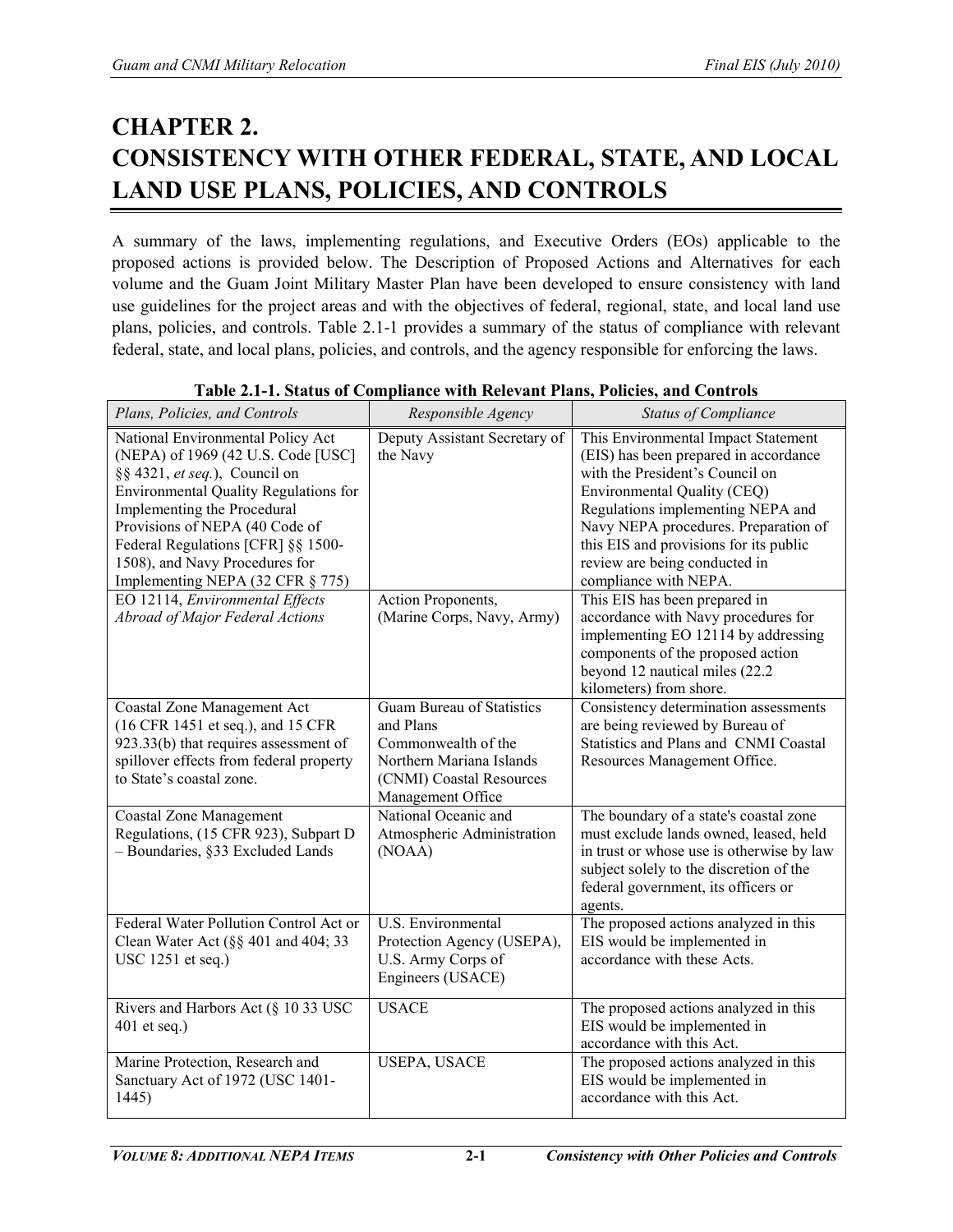| Plans, Policies, and Controls                                                                                                          | Responsible Agency                                                                                                            | <b>Status of Compliance</b>                                                                                                                                                                                                                |
|----------------------------------------------------------------------------------------------------------------------------------------|-------------------------------------------------------------------------------------------------------------------------------|--------------------------------------------------------------------------------------------------------------------------------------------------------------------------------------------------------------------------------------------|
| Clean Air Act (42 USC 7401 et seq.)                                                                                                    | <b>USEPA</b>                                                                                                                  | The proposed actions analyzed in this<br>EIS would be implemented in<br>accordance with this Act.                                                                                                                                          |
| Air Pollution Control Act (Public Law<br>[PL] 10-74): Chapter 49, Title 10 of<br>the Guam Code Annotated (GCA)                         | <b>Guam Environmental</b><br>Protection Agency (GEPA)<br>Air Pollution Control<br>Program                                     | The proposed actions analyzed in this<br>EIS would be implemented in<br>accordance with these regulations.                                                                                                                                 |
| EO 11990, Protection of Wetlands                                                                                                       | <b>Action Proponents, USACE</b>                                                                                               | The proposed actions analyzed in this<br>EIS would be implemented in<br>accordance with this Order.                                                                                                                                        |
| Endangered Species Act (16 USC<br>1531 et seq.)                                                                                        | U.S. Fish and Wildlife<br>Service (USFWS),<br>National Marine Fisheries<br>Service (NMFS)                                     | Formal consultations with the<br>responsible agencies are ongoing and<br>proposed actions analyzed in this EIS<br>would be implemented in accordance<br>with this Act.                                                                     |
| Magnuson-Stevens Fishery<br>Conservation and Management Act<br>$(16$ USC $1801 - 1802)$                                                | <b>NMFS</b>                                                                                                                   | The proposed actions analyzed in this<br>EIS would be implemented in<br>accordance with this Act.                                                                                                                                          |
| Coral Reef Conservation Act of 2000<br>(16 USC 6401 et seq.) and Coral Reef<br><b>Ecosystem Conservation Amendments</b><br>Act of 2007 | <b>NOAA</b>                                                                                                                   | The proposed actions analyzed in this<br>EIS would be implemented in<br>accordance with these Acts.                                                                                                                                        |
| EO 13089, Coral Reef Protection                                                                                                        | NOAA, USACE                                                                                                                   | The proposed actions analyzed in this<br>EIS would be implemented in<br>accordance with this Order.                                                                                                                                        |
| Fish and Wildlife Coordination Act<br>$(16$ USC 661-667e, as amended)                                                                  | <b>USFWS, NMFS</b>                                                                                                            | The proposed actions analyzed in this<br>EIS would be implemented in<br>accordance with this Act.                                                                                                                                          |
| Marine Mammal Protection Act<br>(16 USC 1431 et seq. and 50 CFR Part<br>216)                                                           | <b>NMFS</b>                                                                                                                   | The proposed actions analyzed in this<br>EIS would be implemented in<br>accordance with this Act.                                                                                                                                          |
| EO 13186, Responsibilities of Federal<br><b>Agencies to Protect Migratory Birds</b>                                                    | <b>USFWS</b>                                                                                                                  | The proposed actions analyzed in this<br>EIS would be implemented in<br>accordance with this Order.                                                                                                                                        |
| Migratory Bird Treaty Act (16 USC<br>$703 - 712$                                                                                       | <b>USFWS</b>                                                                                                                  | The proposed actions analyzed in this<br>EIS would be implemented in<br>accordance with this Act.                                                                                                                                          |
| Non-indigenous Aquatic Nuisance<br>Prevention and Control Act of 1990<br>$(16$ USC 4701 et seq.)                                       | USFWS, U.S. Coast Guard<br>(USCG), NMFS, USEPA                                                                                | The proposed actions analyzed in this<br>EIS would be implemented in<br>accordance with this Act.                                                                                                                                          |
| EO 13112, Non-Native Species                                                                                                           | USFWS, NMFS, U.S.<br>Department of Agriculture<br>(USDA).<br>Enforcement assistance from<br>Guam Department of<br>Agriculture | Coordination with USFWS and other<br>agencies is ongoing and proposed<br>actions would be in accordance with this<br>EO. Compliance would be achieved in<br>part by development and implementation<br>of a comprehensive biosecurity plan. |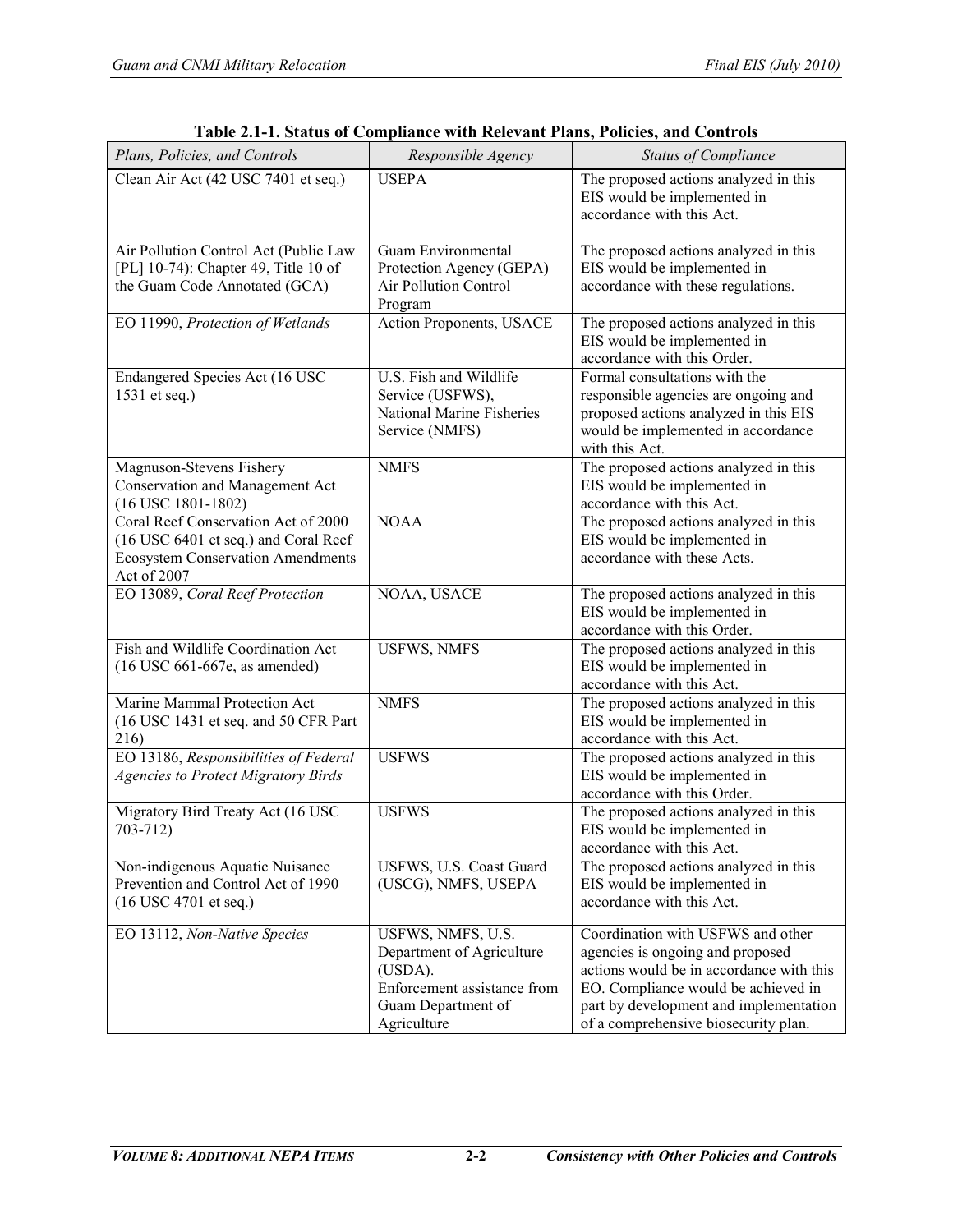| Plans, Policies, and Controls                                                                                                                                                                                                                                                                                                                                     | Responsible Agency                                                                                                   | <b>Status of Compliance</b>                                                                                                                                                                                                                 |
|-------------------------------------------------------------------------------------------------------------------------------------------------------------------------------------------------------------------------------------------------------------------------------------------------------------------------------------------------------------------|----------------------------------------------------------------------------------------------------------------------|---------------------------------------------------------------------------------------------------------------------------------------------------------------------------------------------------------------------------------------------|
| Brown Tree Snake Control and<br>Eradication Act of 2004 (PL 108-384,<br>118 Statutes 2221-2226)                                                                                                                                                                                                                                                                   | USFWS, NMFS, USDA,<br>USGS, Office of Insular<br>Affairs.<br><b>Enforcement</b> by Guam<br>Department of Agriculture | Coordination with USFWS and other<br>agencies is ongoing and proposed<br>actions would be in accordance with this<br>Act. Compliance would be achieved in<br>part by development and implementation<br>of a comprehensive biosecurity plan. |
| EO 12898, Federal Actions to Address<br>Environmental Justice in Minority<br>Populations and Low- Income<br>Populations                                                                                                                                                                                                                                           | <b>Action Proponents</b>                                                                                             | The proposed actions analyzed in this<br>EIS would be implemented in<br>accordance with this Order.                                                                                                                                         |
| EO 13045, Protection of Children from<br>Environmental Health Risks and Safety<br>Risks                                                                                                                                                                                                                                                                           | <b>Action Proponents</b>                                                                                             | Children would be unaffected by the<br>proposed actions so it is in full<br>compliance with this Order.                                                                                                                                     |
| 1993 Memorandum of Understanding<br>(MOU) among the Government of<br>Guam, Air Force, Navy and the<br><b>USFWS</b> for the Establishment and<br>Management of the Guam National<br>Wildlife Refuge and 1994 Cooperative<br>Agreement between the Navy, Air<br>Force and the USFWS for the<br>Establishment and Management of the<br>Guam National Wildlife Refuge | USFWS, Air Force, Navy                                                                                               | The proposed actions analyzed in this<br>EIS would be implemented in<br>accordance with this MOU.                                                                                                                                           |
| National Historic Preservation Act (§<br>106; 16 USC 470 et seq.)<br>(refer to Volume 9, Appendix G,<br>Chapter 4 for more specific<br>information on this Act)                                                                                                                                                                                                   | Guam State Historic<br>Preservation Office, CNMI<br>Historic Preservation Office,<br>National Park Service (NPS)     | The proposed actions analyzed in this<br>EIS would be implemented in<br>accordance with this Act.                                                                                                                                           |
| <b>Consolidated Natural Resources Act of</b><br>2008 (Public Law 110-229)<br>(refer to Volume 9, Appendix G,<br>Chapter 4 for more specific<br>information on this Act)                                                                                                                                                                                           | NPS                                                                                                                  | The proposed actions analyzed in this<br>EIS would be implemented in<br>accordance with this Act.                                                                                                                                           |
| The National Park Service Organic Act<br>$(16$ USC $12$ 3, and 4)<br>(refer to Volume 9, Appendix G,<br>Chapter 4 for more specific<br>information on this Act)                                                                                                                                                                                                   | <b>NPS</b>                                                                                                           | The proposed actions analyzed in this<br>EIS would be implemented in<br>accordance with this Act.                                                                                                                                           |

**Table 2.1-1. Status of Compliance with Relevant Plans, Policies, and Controls**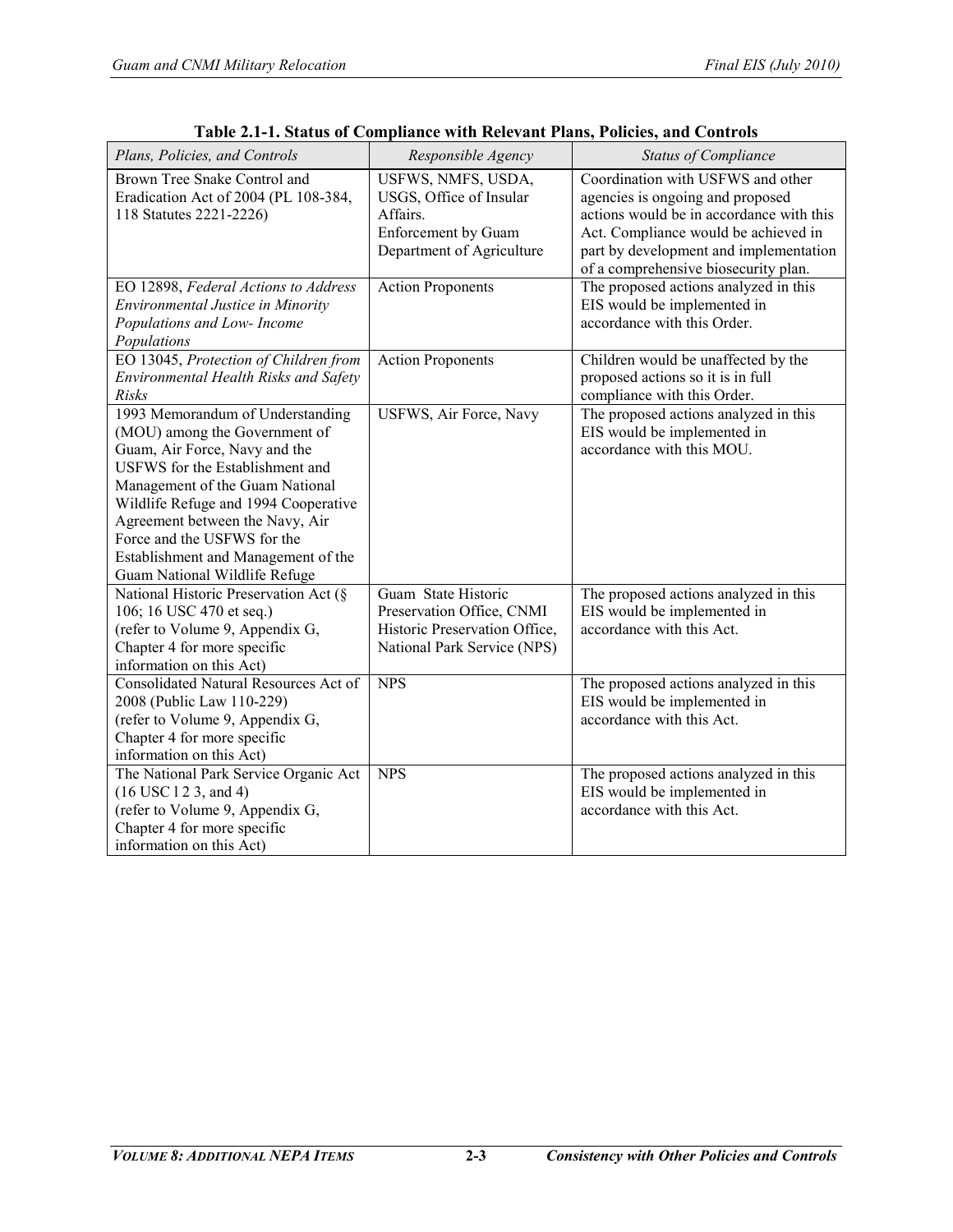| Plans, Policies, and Controls                                                                                                                                                                                                                                                                    | Responsible Agency                       | <b>Status of Compliance</b>                                                                                                                                                                                                                                                                                                                                                                                                                                                                                                                                                                                                                                                                                                                                                                   |
|--------------------------------------------------------------------------------------------------------------------------------------------------------------------------------------------------------------------------------------------------------------------------------------------------|------------------------------------------|-----------------------------------------------------------------------------------------------------------------------------------------------------------------------------------------------------------------------------------------------------------------------------------------------------------------------------------------------------------------------------------------------------------------------------------------------------------------------------------------------------------------------------------------------------------------------------------------------------------------------------------------------------------------------------------------------------------------------------------------------------------------------------------------------|
| National Park Service Management<br>Policies (MP) 2006<br>(refer to Volume 9, Appendix G,<br>Chapter 4 for more specific<br>information on these policies)                                                                                                                                       | National Park Service (NPS)              | The proposed actions analyzed in this<br>EIS would be implemented in<br>accordance with the following<br>management policies.<br>Visitor Use (MP 8.2): provide<br>enjoyment opportunities suited to<br>resources in parks<br>Natural Resources (MP 1.6, 4.1.4):<br>$\bullet$<br>preserve natural resources,<br>perpetuate best possible air quality<br>in park, preserve natural<br>soundscapes, and resolve potential<br>conflicts with NPS through<br>cooperative conservation efforts<br>Cultural/Historic Resources (MP<br>$\bullet$<br>$1.12, 5.3.5.1.4$ : maintain<br>relationships with native peoples,<br>help with administration of Native<br>American Graves Protection and<br>Repatriation Act and National<br>Historic Preservation Act, and<br>protect archaeological resources |
| General Authorities Act of 1970 (16<br>USC $1, 2-4$ ), as amended by the<br>Redwood Act of 1978 (16 USC 1a-1<br>through 1a-8, amended under Public<br>Law 95-250, 92 Stat. 163, 16 USC 1a-<br>1)<br>(refer to Volume 9, Appendix G,<br>Chapter 4 for more specific<br>information on these Acts) | <b>NPS</b>                               | The proposed actions analyzed in this<br>EIS would be implemented in<br>accordance with these Acts.                                                                                                                                                                                                                                                                                                                                                                                                                                                                                                                                                                                                                                                                                           |
| Archaeological Resources Protection<br>Act (Public Law 96-95; 16 USC<br>470aa-mm)                                                                                                                                                                                                                | Applies only to federally<br>owned lands | The proposed actions analyzed in this<br>EIS would be implemented in<br>accordance with this Act.                                                                                                                                                                                                                                                                                                                                                                                                                                                                                                                                                                                                                                                                                             |
| Native American Graves Protection<br>and Repatriation Act (Public Law 101-<br>601, 104 Stat. 3048)                                                                                                                                                                                               | Does not apply to Guam or<br><b>CNMI</b> | The proposed actions analyzed in this<br>EIS are not subject to the conditions of<br>this Act.                                                                                                                                                                                                                                                                                                                                                                                                                                                                                                                                                                                                                                                                                                |
| EO 11593, Protection and<br>Enhancement of the Cultural<br>Environment                                                                                                                                                                                                                           | <b>Action Proponents</b>                 | The proposed actions analyzed in this<br>EIS would be implemented in<br>accordance with this Order.                                                                                                                                                                                                                                                                                                                                                                                                                                                                                                                                                                                                                                                                                           |
| National Marine Sanctuaries Act (16<br>USC 1431 et seq.)                                                                                                                                                                                                                                         | <b>NOAA</b>                              | The proposed actions analyzed in this<br>EIS would be implemented in<br>accordance with this Act.                                                                                                                                                                                                                                                                                                                                                                                                                                                                                                                                                                                                                                                                                             |
| EO 13158, Marine Protected Areas                                                                                                                                                                                                                                                                 | <b>NMFS</b>                              | The proposed actions analyzed in this<br>EIS would be implemented in<br>accordance with this Order.                                                                                                                                                                                                                                                                                                                                                                                                                                                                                                                                                                                                                                                                                           |

**Table 2.1-1. Status of Compliance with Relevant Plans, Policies, and Controls**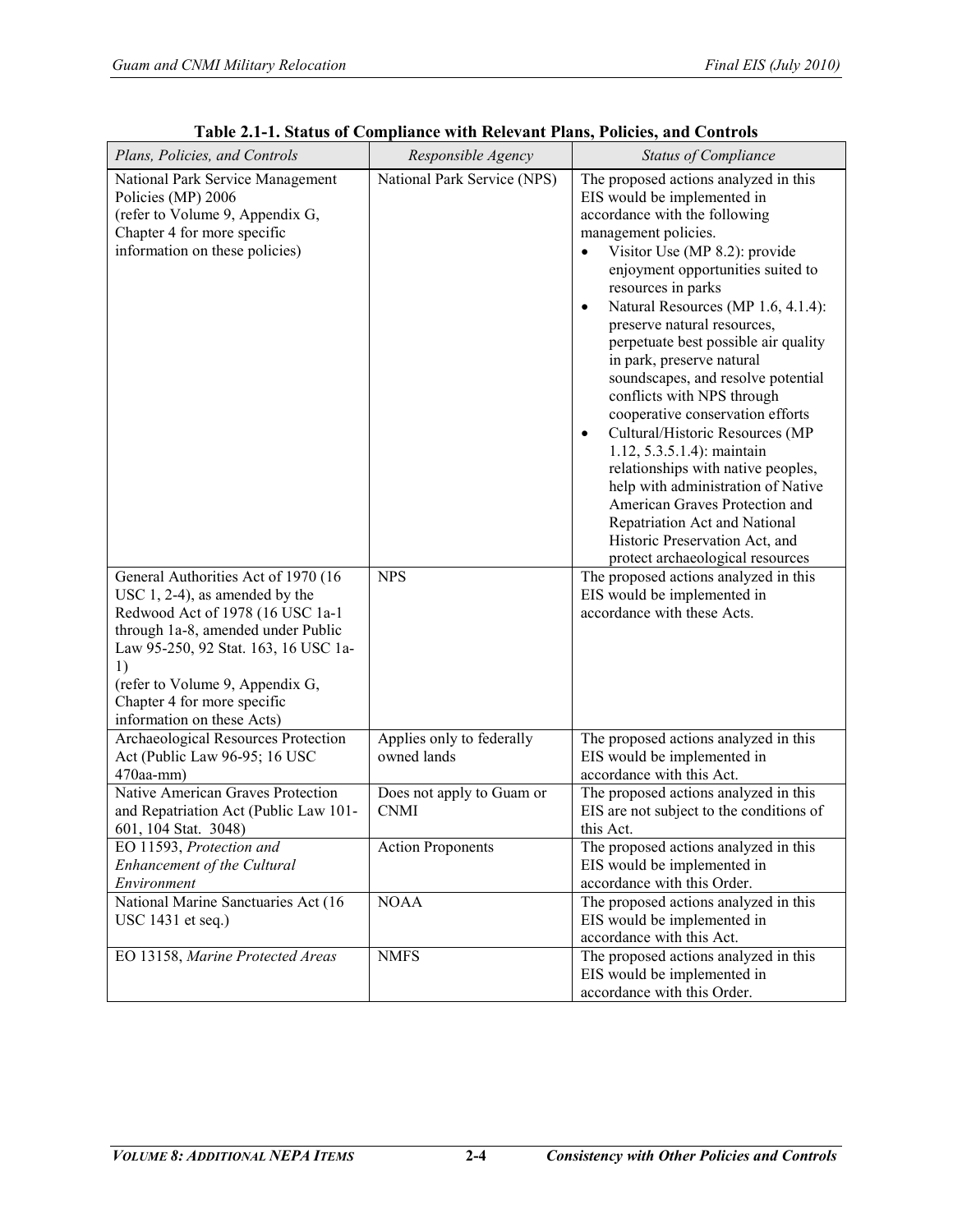| Plans, Policies, and Controls                                                                                                                                                                                                                                                          | Responsible Agency                            | <b>Status of Compliance</b>                                                                                                                                                                                                                                                                                                                                                                                                                                                                                                         |
|----------------------------------------------------------------------------------------------------------------------------------------------------------------------------------------------------------------------------------------------------------------------------------------|-----------------------------------------------|-------------------------------------------------------------------------------------------------------------------------------------------------------------------------------------------------------------------------------------------------------------------------------------------------------------------------------------------------------------------------------------------------------------------------------------------------------------------------------------------------------------------------------------|
| Military Munitions Response Program                                                                                                                                                                                                                                                    | Department of Defense<br>(DoD)                | DoD is currently establishing policy and<br>guidance for munitions response actions<br>under the Military Munitions Response<br>Program. Key program drivers<br>developed to date conclude that<br>munitions response actions would be<br>conducted under the process outlined in<br>the National Contingency Plan (40 CFR<br>300) as authorized by the<br>Comprehensive Environmental<br>Response, Compensation, and Liability<br>Act (42 USC 9605), as amended by<br>Superfund Amendments and<br>Reauthorization Act (PL 99-499). |
| 33 CFR 334, Danger Zone and<br><b>Restricted Area Regulations</b>                                                                                                                                                                                                                      | <b>USACE</b>                                  | The proposed actions analyzed in this<br>EIS would be implemented in<br>compliance with these regulations.                                                                                                                                                                                                                                                                                                                                                                                                                          |
| Domestic Animal Control, Marine<br>Corps Order 11000.22                                                                                                                                                                                                                                | Marine Corps                                  | The proposed actions analyzed in this<br>EIS would be implemented in<br>accordance with these requirements.                                                                                                                                                                                                                                                                                                                                                                                                                         |
| Presidential Proclamation, Contiguous<br>Zone of the United States, September<br>2, 1999                                                                                                                                                                                               | Government of Guam, CNMI                      | The proposed actions analyzed in this<br>EIS would be implemented in<br>accordance with this Proclamation.                                                                                                                                                                                                                                                                                                                                                                                                                          |
| Guam Public Law 20-147, as amended<br>by Public Law 26-76                                                                                                                                                                                                                              | <b>Guam Bureau of Statistics</b><br>and Plans | The proposed actions analyzed in this<br>EIS would be implemented consistent<br>with this law.                                                                                                                                                                                                                                                                                                                                                                                                                                      |
| Executive Order 78-37 (Government<br>of Guam), Guam Land-Use Policies                                                                                                                                                                                                                  | Guam Bureau of Statistics<br>and Plans        | The proposed actions analyzed in this<br>EIS would be implemented consistent<br>with this law and the policies from the<br><b>Guam Comprehensive Development</b><br>Plan.                                                                                                                                                                                                                                                                                                                                                           |
| Chapter 26 of Title 17 of the GCA:<br><b>GEPA Guam Soil Erosion and</b><br><b>Sediment Control Regulations</b>                                                                                                                                                                         | <b>GEPA</b>                                   | Implementation of BMPs specified in<br>the CWA NPDES permits would<br>address measures to prevent erosion and<br>water quality impacts.                                                                                                                                                                                                                                                                                                                                                                                             |
| Guam Public Law 12-126. (Guam<br>Historic Preservation Act)                                                                                                                                                                                                                            | <b>Guam Historic Resources</b><br>Division    | The proposed actions analyzed in this<br>EIS would be implemented consistent<br>with this regulation.                                                                                                                                                                                                                                                                                                                                                                                                                               |
| Section 60410 (Minerals:Mining) of<br>Chapter 60 (Land Management) Title<br>21 (Real Property Management of the<br>GCA: regulations requiring submittal<br>of all proposals for<br>mining/commercial earth materials<br>removal on government lands to Guam<br>Natural Resources Board | <b>Guam Natural Resources</b><br>Board        | The proposed actions analyzed in this<br>EIS would be implemented consistent<br>with this regulation.                                                                                                                                                                                                                                                                                                                                                                                                                               |
| $\S$ 5103(b)(6) and (7) of the Guam<br>Water Quality Standards, relative to<br>Specific Numerical Water Quality<br>Criteria on Suspended Matters and<br>Turbidity                                                                                                                      | <b>GEPA</b>                                   | Implementation of BMPs specified in<br>the CWA NPDES permits would<br>address measures to prevent erosion and<br>water quality impacts.                                                                                                                                                                                                                                                                                                                                                                                             |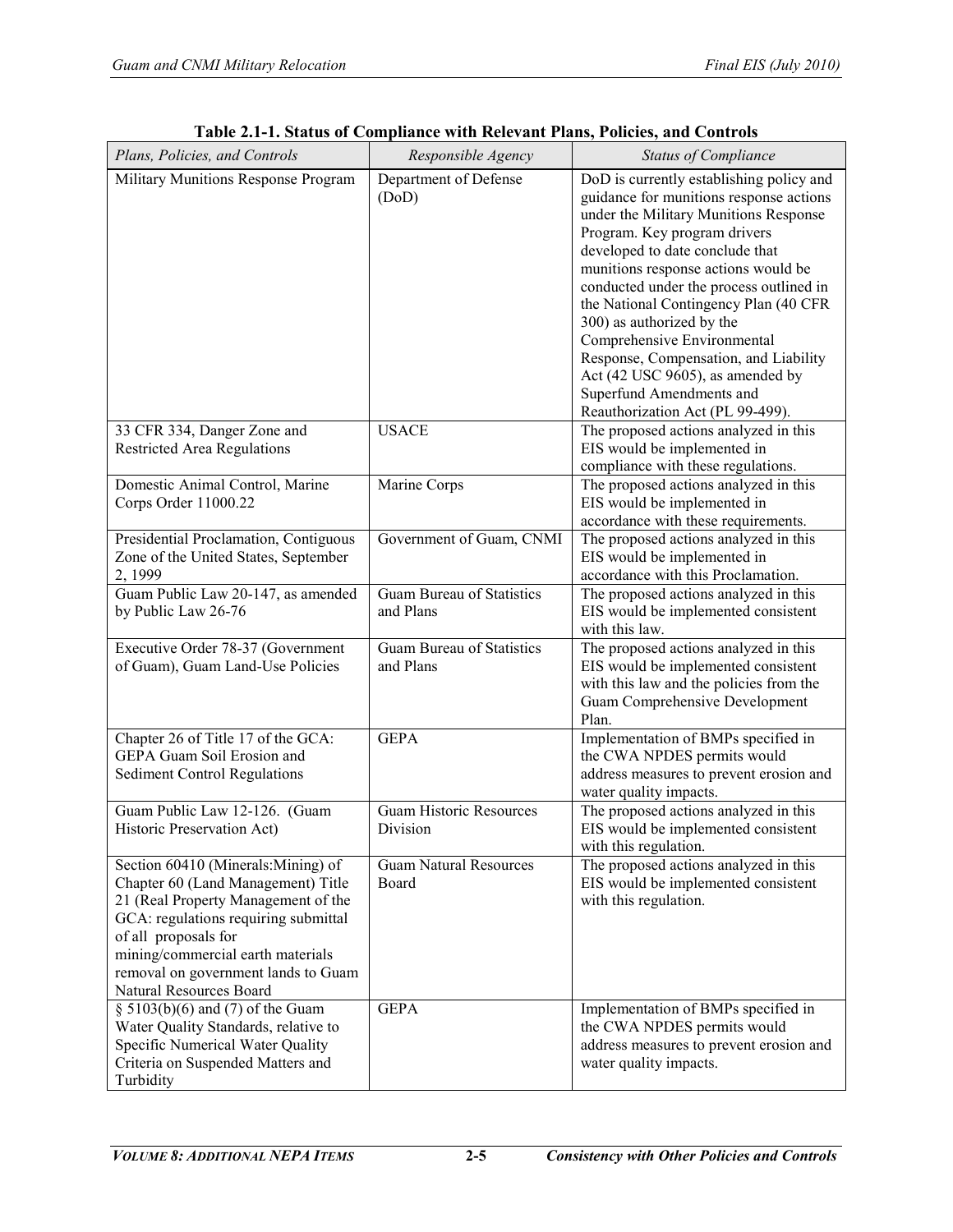| Plans, Policies, and Controls         | Responsible Agency               | <b>Status of Compliance</b>            |
|---------------------------------------|----------------------------------|----------------------------------------|
| <b>CNMI</b> Wastewater Treatment and  | CNMI Department of               | The proposed actions analyzed in this  |
| Disposal Rules and Regulations        | <b>Environmental Quality</b>     | EIS would be implemented consistent    |
|                                       | (DEQ)                            | with these rules and regulations.      |
| Commonwealth Environmental            | <b>CNMI DEQ</b>                  | The proposed actions analyzed in this  |
| Protection Act, § 3101                |                                  | EIS would be implemented consistent    |
|                                       |                                  | with this Act.                         |
| Comprehensive Environmental           | <b>USEPA</b>                     | The proposed actions analyzed in this  |
| Response, Compensation, and Liability |                                  | EIS would be implemented in            |
| Act (CERCLA) (42 USC 9601 et seq.)    |                                  | compliance with CERCLA.                |
| Resource Conservation and Recovery    | <b>USEPA</b>                     | The proposed actions analyzed in this  |
| Act (RCRA)                            |                                  | EIS would be implemented in            |
| (42 USC 6901 et seq.)                 |                                  | compliance with RCRA.                  |
| Farmland Protection Policy Act        | USDA, Action Proponents          | The proposed actions analyzed in this  |
| (7 USC 4201et seq.)                   |                                  | EIS would be implemented in            |
|                                       |                                  | accordance with this Act.              |
| Toxic Substances Control Act (TSCA)   | <b>USEPA</b>                     | The proposed actions analyzed in this  |
|                                       |                                  |                                        |
| (15 USC 2601 et seq.                  |                                  | EIS would be implemented in            |
|                                       |                                  | compliance with TSCA.                  |
| Oil Pollution Act (OPA) (33 USC       | <b>USEPA</b>                     | The proposed actions analyzed in this  |
| 2701 et seq.)                         |                                  | EIS would be implemented in            |
|                                       |                                  | compliance with OPA.                   |
| Pollution Prevention Act of 1990      | <b>USEPA</b>                     | The proposed actions analyzed in this  |
| (PPA) (42 USC 13101-13109)            |                                  | EIS would be implemented in            |
|                                       |                                  | compliance with PPA.                   |
| Final Military Munitions Rule (40     | <b>USEPA</b>                     | The proposed actions analyzed in this  |
| CFR 266, Subpart M)                   |                                  | EIS would be implemented in            |
|                                       |                                  | accordance with this Rule.             |
| Noise Control Act of 1972 (PL 92-     | <b>USEPA</b>                     | The proposed actions analyzed in this  |
| 574) and Amendments of 1978 (PL 95-   |                                  | EIS would be implemented in            |
| 609)                                  |                                  | accordance with this Act.              |
| Title 10 GCA, Hazardous Waste         | <b>GEPA</b>                      | The proposed actions analyzed in this  |
| Management Program                    |                                  | EIS would be implemented in            |
|                                       |                                  | accordance with this program.          |
| CNMI Title 65 §65-50, Hazardous       | <b>CNMI DEQ</b>                  | The proposed actions analyzed in this  |
| <b>Waste Management Regulations</b>   |                                  | EIS would be implemented consistent    |
|                                       |                                  | with these regulations.                |
| Sikes Act of 1960                     | <b>Action Proponents</b>         | Proposed actions would be in           |
|                                       |                                  | accordance with the integrated Natural |
|                                       |                                  | Resource Management Plans that         |
|                                       |                                  | implement this Act.                    |
| Lacey Act Amendments of 1981          | <b>USDA Animal Plant</b>         | The proposed actions analyzed in this  |
|                                       | <b>Inspection Health Service</b> | EIS would be implemented in            |
|                                       | (APHIS) Plant Protection and     | accordance with this Act.              |
|                                       | Quarantine (PPQ)                 |                                        |
| Federal Aviation Administration       | <b>Federal Aviation</b>          | The proposed actions analyzed in this  |
| Orders 7400.2G and 1050.1E. MOU       | Administration, DoD              | EIS/ would be implemented in           |
|                                       |                                  | accordance with this MOU.              |
|                                       |                                  |                                        |

**Table 2.1-1. Status of Compliance with Relevant Plans, Policies, and Controls**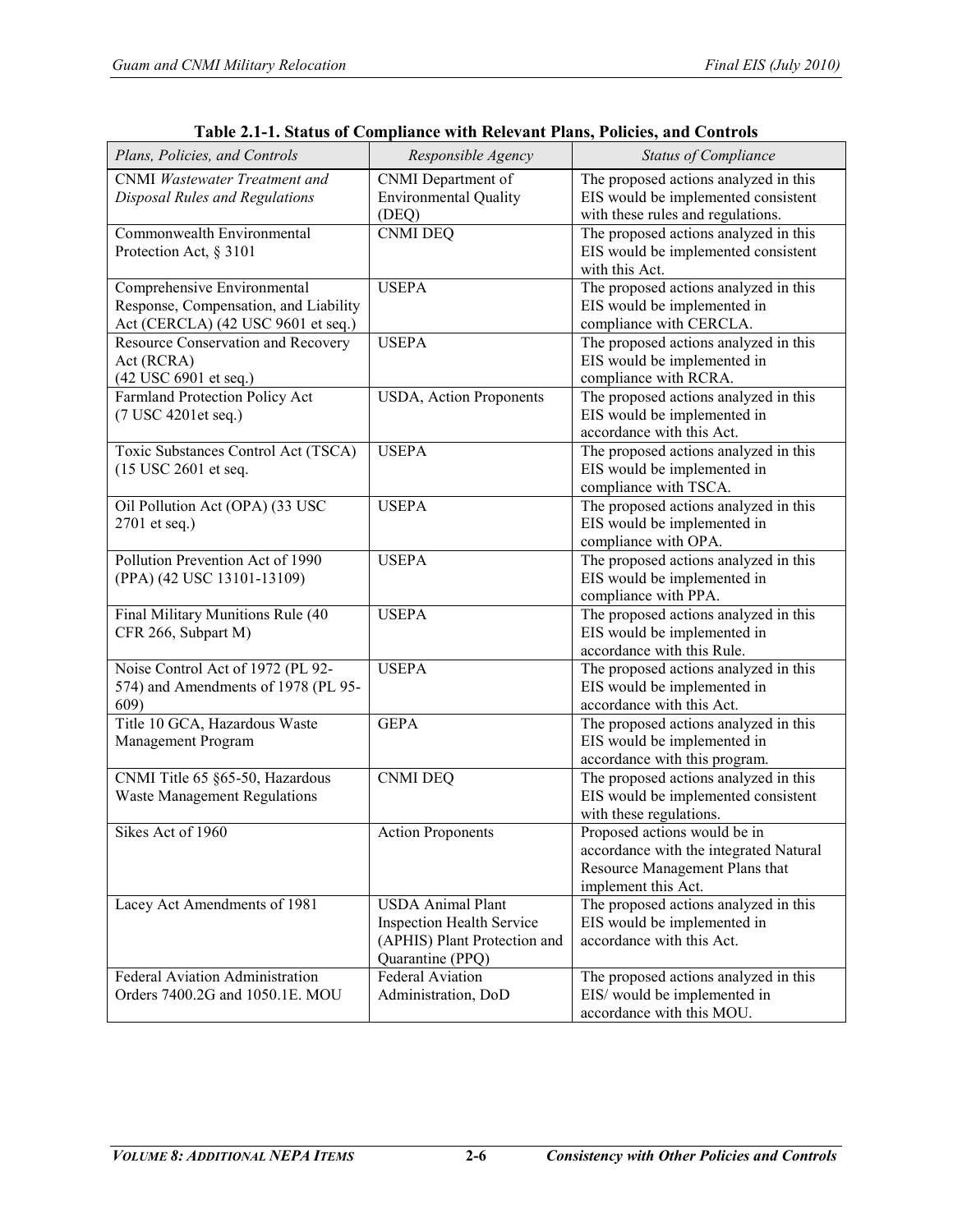| Plans, Policies, and Controls                                            | Responsible Agency    | <b>Status of Compliance</b>                                                                                    |
|--------------------------------------------------------------------------|-----------------------|----------------------------------------------------------------------------------------------------------------|
| Safe Drinking Water Act                                                  | <b>USEPA</b>          | The proposed actions analyzed in this<br>EIS would be implemented in<br>compliance with this Act.              |
| Executive Order 2005-35 CNMI and<br>Guam Stormwater Management<br>Manual | CNMI DEQ and Guam EPA | The planning, design and construction of<br>all project actions would be consistent<br>with these regulations. |

**Table 2.1-1. Status of Compliance with Relevant Plans, Policies, and Controls**

## **2.1 DOD LAND USE PLANNING**

The Navy does not have zoning laws or codes, but there are ideal functional relationships among land uses that guide development. In general, the working zone that includes industrial, operational, and mission support functions is distinct from the living areas, such as housing and community support. A May 2008 land use plan for Navy Main Base, generated by Naval Facilities Engineering Command Marianas Asset Management Business Line, currently guides land use planning. The Regional Commander, in consultation with base planners, would direct future development to be consistent with the objectives of the land use plan.

Regional Shore Infrastructure Planning (RSIP) Plans have historically been the Navy master planning effort. The purpose of a RSIP Plan is to consolidate facility infrastructure, streamline business line operations, and reduce surplus or demolish redundant structures on a regional basis. Individual RSIP functional plans were prepared for different activities including administration, public works, public safety, ordnance, bachelor quarters, training, and waterfront. Each plan identified and analyzed facility consolidation opportunities and presented several possible scenarios for consolidation based on cost, facility requirements, and operational needs.

The Air Force has a system of strategic plans and master plans that serve the purpose of the Navy RSIP plans. Federal actions on federal lands/submerged lands are subject to Regional/Base Command approval, but are not required to conform with state/territory land use plans or zoning codes, laws, or policies. The proposed action alternatives of this EIS have been developed in consultation with Base Command planners and approved by the Regional Commander.

Governing procedures for the use of training areas, ranges, and airspace operated and controlled by the Commander U.S. Naval Forces, Marianas, including instructions and procedures for the use of Guam and Tinian, are included in Commander Navy Region Marianas Instruction 3500.4, Marianas Training Handbook (DoD 2000). This guidance identifies specific land use constraints to enable protection of environmental resources during military training. In addition, specific regulations and information for use of units are provided to troops to protect the environment as part of the Range and Training Area Management procedures under Marine Corps Order P3550.10 (Navy 2005). All of the proposed actions would be in compliance with these regulations.

Construction on military bases is standardized and dictated by Unified Facilities Criteria (UFC) documents that provide planning, design, construction, sustainment, restoration, and modernization criteria. They are applicable to military departments, defense agencies, and DoD field activities. They were relied upon in the development of project designs and would be incorporated into construction documents and permits, and operations and maintenance activities. The documents address issues such as design standards for wharves, the space allowance for an enlisted family, the amount of parking spaces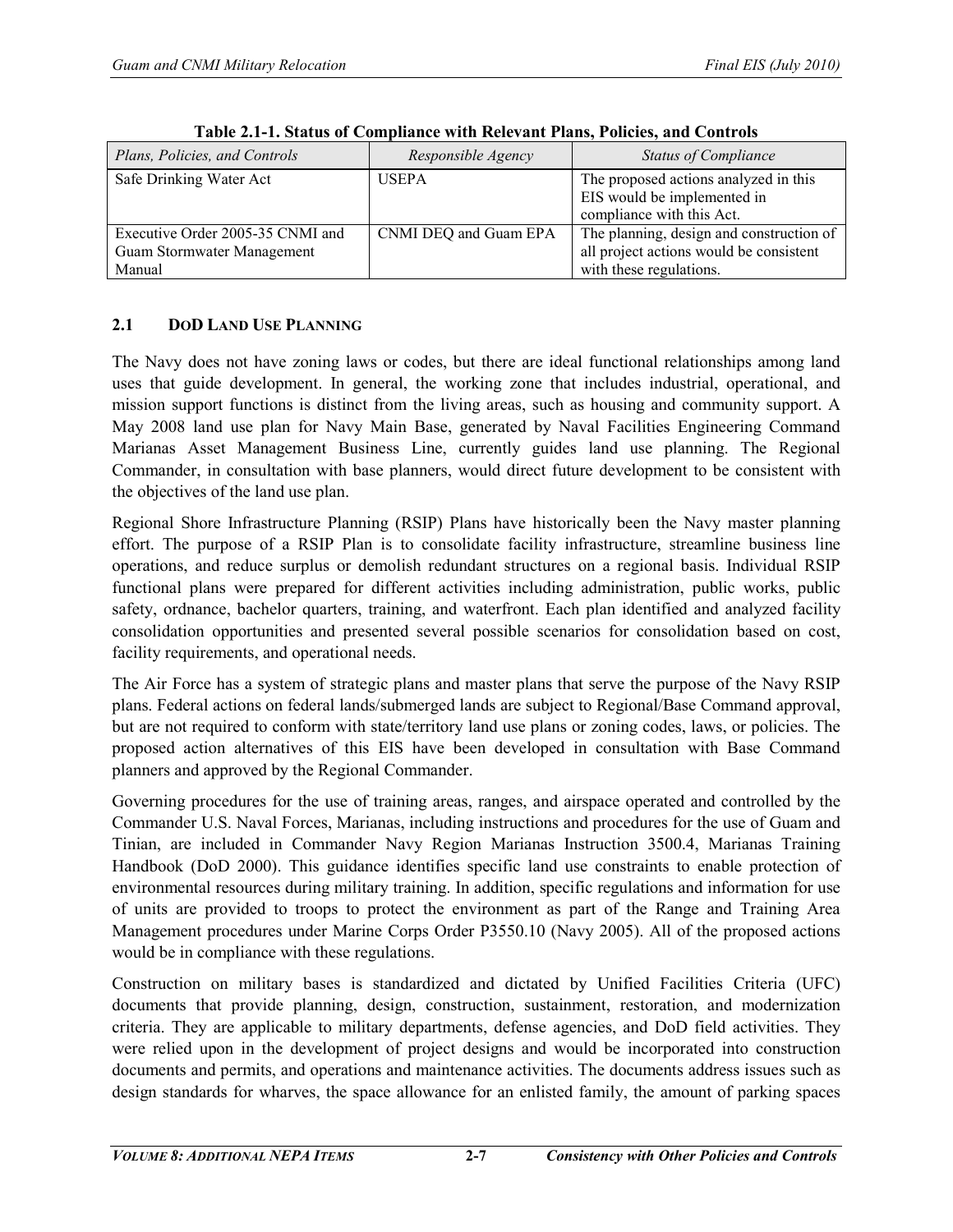permitted and the spatial configuration of those spaces, sustainable development, Low Impact Development, stormwater management, and the size of a swimming pool based on installation population. There is little flexibility in minimal design standards, but there is flexibility in site planning. Congressional appropriations require the incorporation of all relevant UFCs in design.

### **2.2 GUAM LAND USE PLANNING**

### **2.2.1 Land Use Management**

The Department of Land Management (DLM) is responsible for managing Guam's public lands. Its mandates include land use planning, maintaining legal documents on property, including deeds and survey maps, and guiding development through the zoning and building approval process. Federal lands are not subject to DLM management or control, but consistency with surrounding non-federal land uses is an important consideration for land use planning on federal and non-federal lands.

The DLM includes the Chamorro Land Trust Commission (CLTC) and Guam Ancestral Lands Commission (GALC). Other entities including the Department of Agriculture and Department of Parks and Recreation have land management functions specific to a land classification. The DLM provides administrative support to two important commissions that oversee zoning and seashore clearance permits, the Guam Land Use Commission (GLUC) and the Guam Seashore Protection Commission (GSPC). Federal lands are not subject to DLM management or control, but consistency with surrounding nonfederal land uses is an important consideration for land use planning on federal and non-federal lands.

### **2.2.2 Guam Land Use Plan**

Land use plans include goals, objectives and maps to guide future development and describe existing land uses at a point in time. Recognizing that community objectives and land use planning requirements change over time, plans are prepared to address development for a specific duration, such as five or ten years. The plans lay the foundation for zoning regulations. Federal lands are excluded from Guam land use planning unless there is anticipated release of federal lands. The Territory of Guam Master Plan that was prepared for the Territorial Planning Commission in 1966 is the adopted land use plan for Guam. Other plans have been developed such as the Guam Comprehensive Development Plan (1977) and *I Tano-ta* (Territorial Planning Council 1994). The 1977 Plan was valid for a planning period up to 2000 and the *I Tano-ta* was not adopted (Bureau of Statistics and Plans 2008). These plans provide valuable information on existing and planned land uses at points in time.

Although the 1966 land use plan is the official land use plan, it has limited utility when describing existing land use and describing trends for future development. The Guam Mapbook (Bureau of Statistics and Plans 2008) is based on aerial photography and general land uses can be discerned from the images such as:

- Residential neighborhoods
- Vacant lands vegetated or disturbed
- Airports
- Roads

The Bureau of Statistics and Plans is preparing the *North and Central Guam Land Use Plan* (Bureau of Statistics and Plans 2009). A draft was provided by the Bureau of Statistics and Plans for reference in this EIS.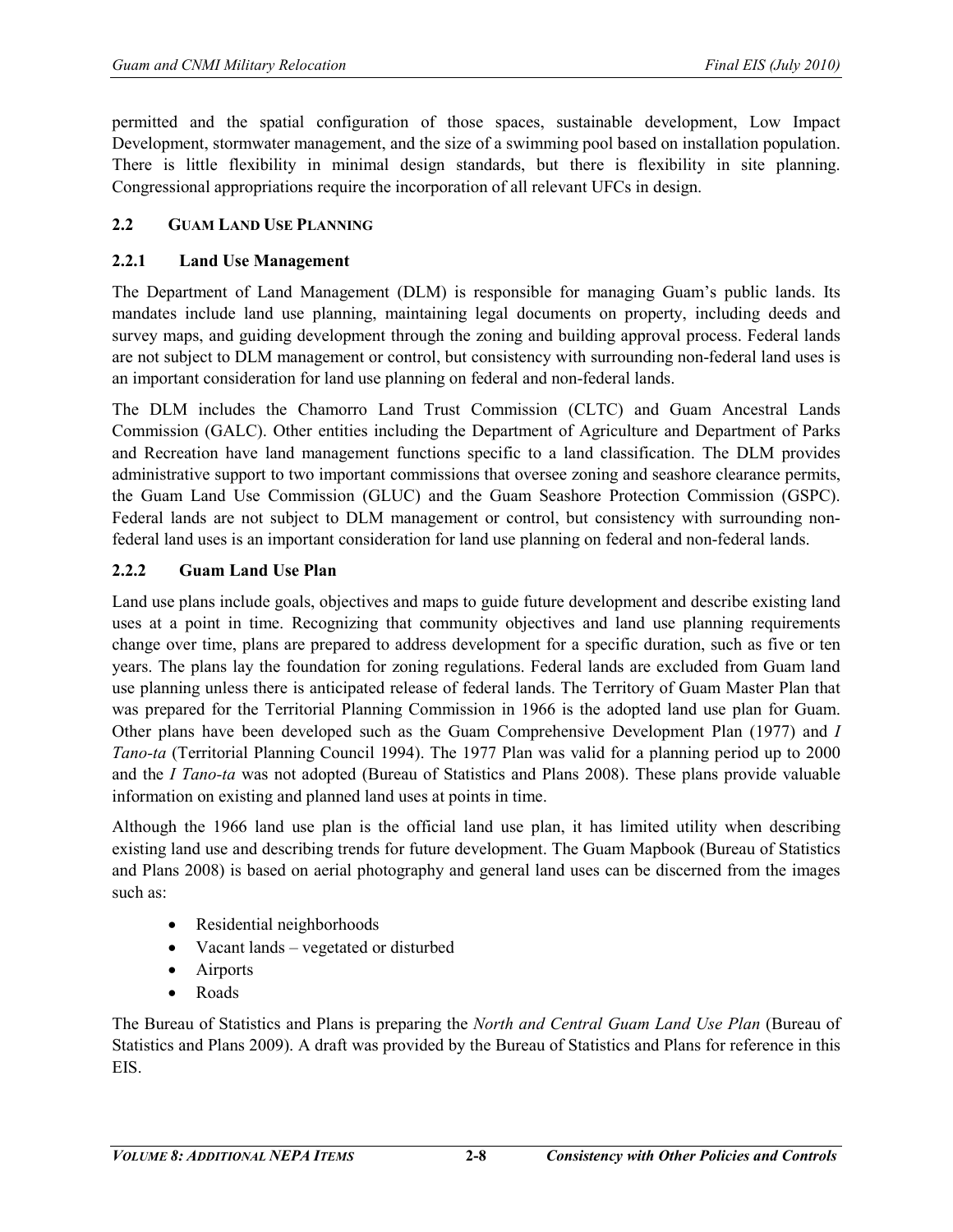Although the plan has not been finalized, the assumption in it represents the direction of the Government of Guam and the community with respect to guiding future land use development in the central and northern areas of Guam. The Guam Joint Military Master Plan is being developed to be consistent with existing land use plans and zoning regulations of Guam.

#### **2.3 TINIAN LAND USE PLANNING**

There was no land use plan for Tinian available for use in this EIS; however, one was being prepared by the Department of Public Lands during the timeframe of the EIS. The Draft Plan is expected in 2010.

#### **2.4 NATIONAL PARK SERVICE MANAGEMENT POLICIES**

The National Park Service (NPS) sites addressed in this EIS are the War in the Pacific National Historic Park on Guam (comprised of seven units) and the North Field National Historic Landmark on Tinian. NPS is a cooperating agency for this EIS (refer to Section 1.9.2 in Volume 1). In addition, NPS has participated in the agency partnering process (refer to Section 1.9.3 in Volume 1) and is a signatory to the Programmatic Agreement being prepared as part of the Section 106 (National Historic Preservation Act) consultation process (refer to Section 12.2.1.2 of Volume 2).

The Department of the Interior submitted comments on the Draft EIS on February 17, 2010, including comments from NPS. Responses to all public comments (including NPS comments) are included in Volume 10 of this EIS. Since many of the NPS comments on the Draft EIS relate to the Programmatic Agreement, the specific NPS comment package is also included in the cultural resources technical appendix (Volume 9, Appendix G, Chapter 4). Assessment of direct and indirect effects on NPS sites are addressed in the cultural resources and recreational resources chapters of the Volumes of this EIS. In addition, NPS comments on the Draft EIS included concerns about adverse indirect effects due to an increase in population from the proposed actions; this indirect impact is discussion in Volume 1, Chapter 4.

NPS management policies for all parks are presented in *Management Policies 2006* (NPS 2006). This document focuses on management of the national park system in accordance with the NPS mission: "preserving unimpaired the natural and cultural resources and values of the national park system for the enjoyment, education, and inspiration of this and future generations. The National Park Service cooperates with partners to extend the benefits of natural and cultural resource conservation and outdoor recreation throughout this country and the world." NPS authorities are mandated in the Organic Act of 1916, the General Authorities Act (as amended by Redwood Act), National Historic Preservation Act, and the Consolidated Natural Resources Act of 2008. NPS management policies and authorities relevant to the proposed actions are listed in Table 2.1-1. Details on NPS authorities and management policies are presented in Volume 9, Appendix G, Chapter 4 (pages 74-78 of the NPS comments package).